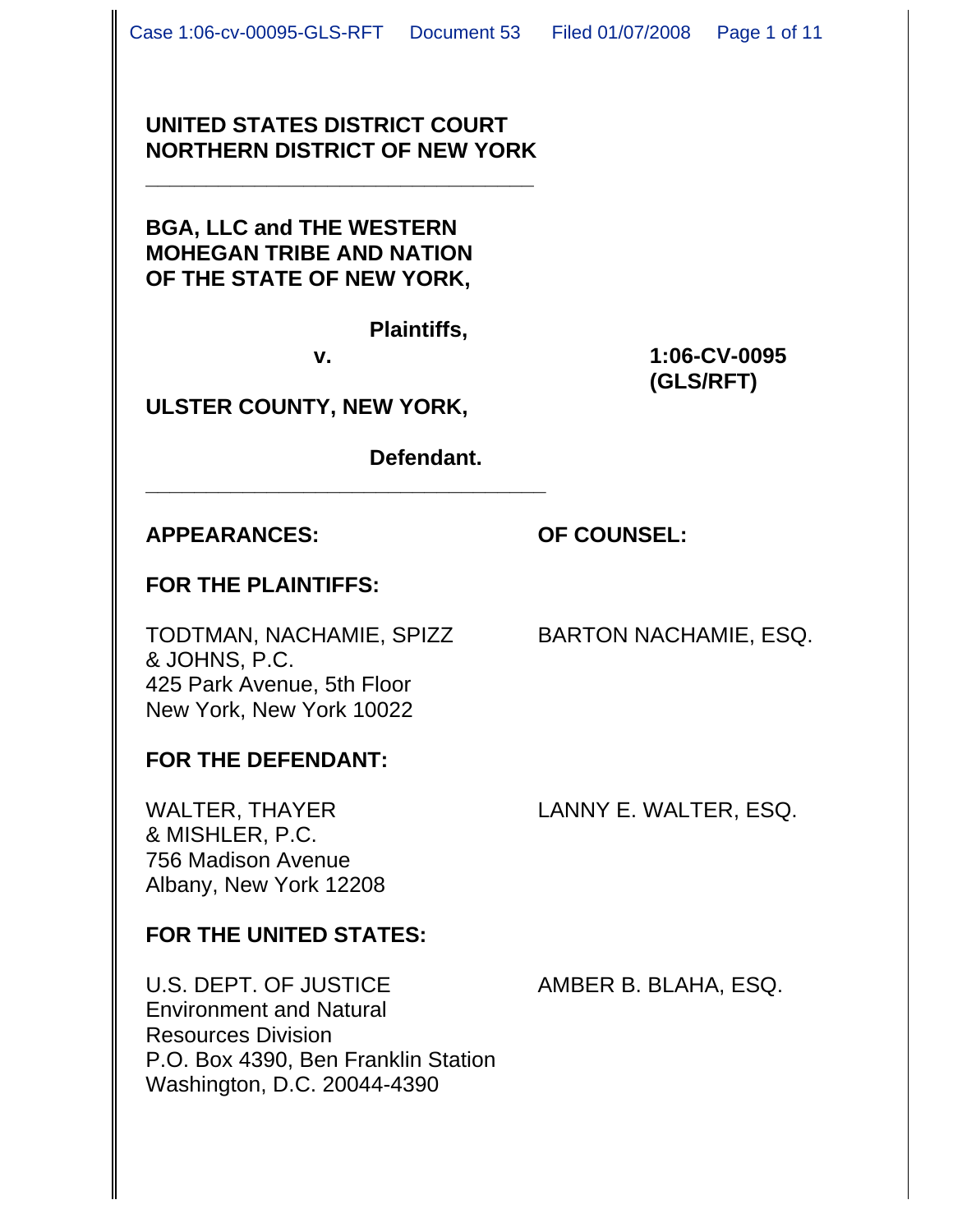HON. GLENN T. SUDDABY WILLIAM H. PEASE Office of United States Attorney Assistant U.S. Attorney P.O. Box 7198 100 S. Clinton Street Syracuse, New York 13261-7198

## **Gary L. Sharpe U.S. District Judge**

## **MEMORANDUM-DECISION AND ORDER**

## **I. Introduction**

Plaintiffs BGA, LLC ("BGA") and The Western Mohegan Tribe and Nation of the State of New York (the "Tribe") have moved for reconsideration of the court's August 23, 2007 Memorandum-Decision and Order. The motion for reconsideration is granted; however, for the reasons that follow, the court affirms its dismissal of this action.

# **II. Facts and Procedural History**

The relevant facts are recited in the court's August 23, 2007 Memorandum-Decision and Order,<sup>1</sup> and will not be repeated in detail here. Plaintiffs, under the purported threat of imminent taxation and/or foreclosure by the defendant, Ulster County, filed this action seeking a judgment declaring, *inter alia,* that the Tribe is a sovereign Indian Nation,

<sup>1</sup> *BGA, LLC v. Ulster County,* No. 06-0095, 2007 WL 2454220 (N.D.N.Y. Aug. 23, 2007).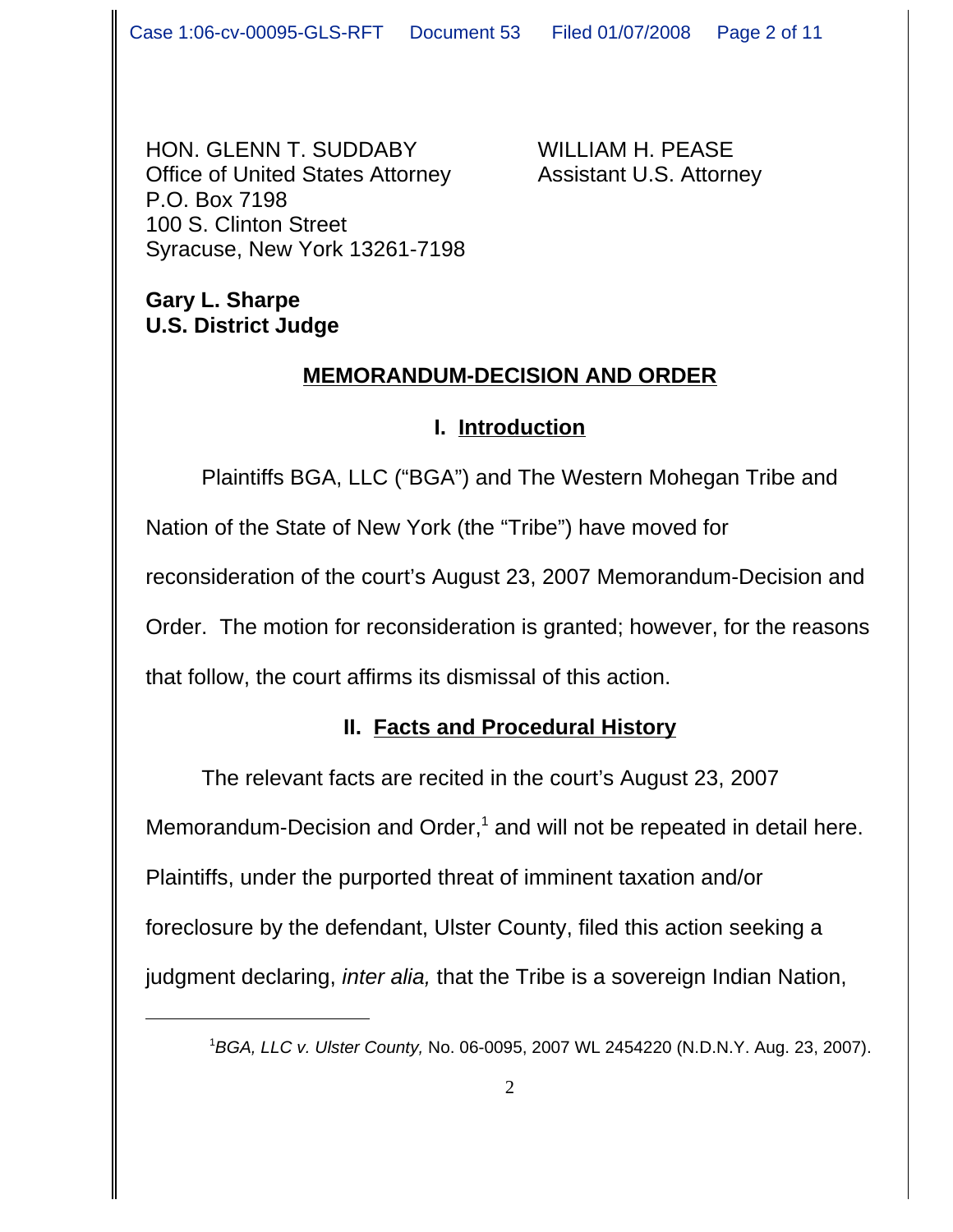and that certain property in its possession constitutes "Indian Country" which is exempt from taxation and foreclosure. *See Amended Complaint; dkt. 4.* The plaintiffs filed a motion for summary judgment, *dkt. 19,* which was not opposed by Ulster County. $^2$  However, the United States of America submitted a brief, as *amicus curiae,* objecting to the relief sought by the plaintiffs. *Dkt. 24.* In light of the fact that Ulster County did not object to the plaintiffs' summary judgment motion, and in light of the court's perception that Ulster County appeared to contest neither the legal nor factual assertions made by the plaintiffs, the court requested additional briefing regarding whether a genuine case or controversy existed. *See Minute Entry; dkt. 33.* Upon review of the supplemental briefs submitted by the plaintiffs and the United States, the court dismissed the action for lack of subject matter jurisdiction. Pending is the plaintiffs' motion for reconsideration.

<sup>&</sup>lt;sup>2</sup>Ulster County did not file a brief in opposition to the plaintiffs' motion for summary judgment; instead, it filed an affidavit stating that "[t]he County has agreed not to take any position on the Plaintiffs' motion." *Dkt. 25.* Additionally, the County filed a Statement of Material Facts pursuant to N.D.N.Y. R. 7.1, in which it either admitted, or took no position with respect to, each of the facts alleged in the plaintiffs' Rule 7.1 Statement. *Dkt. 28.*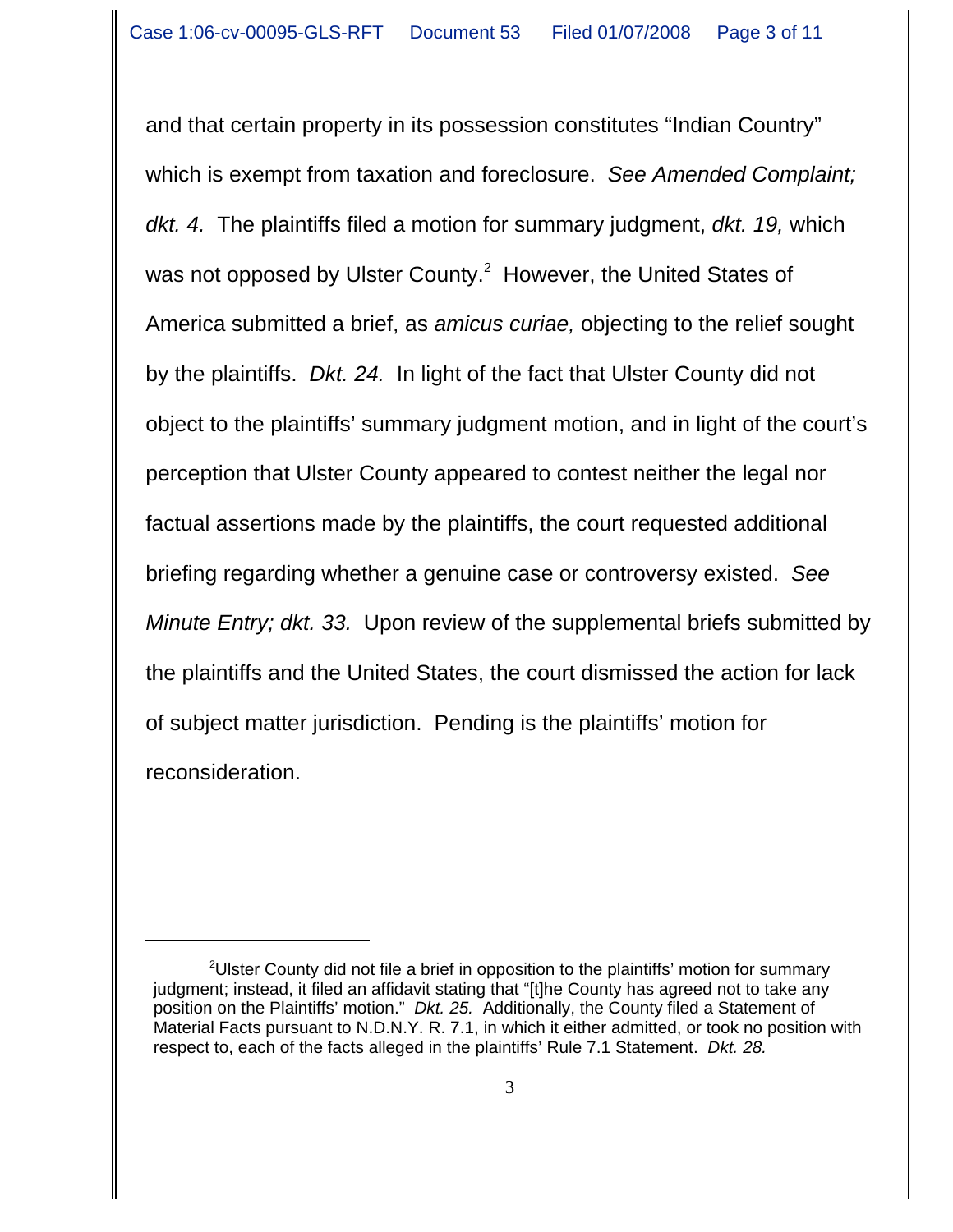## **III. Discussion**

## **A. Standard of Review**

The standard of review a court employs in considering a motion for reconsideration is well-established, and need not be repeated here. *See, e.g., Lust v. Joyce,* No. 05-cv-613, 2007 WL 3353214, at \* 1 (N.D.N.Y. Nov. 9, 2007). Of relevance to this case is the principle that a court may grant a motion for reconsideration "to correct a clear error of law or prevent manifest injustice." *C-TC 9th Ave. P'Ship v. Norton Co. (In re C-TC 9th Ave. P'Ship),* 182 B.R. 1, 3 (N.D.N.Y. 1995). The court is not persuaded that its earlier holding was in error. Nevertheless, because certain language in the court's opinion may have been imprecise, and because the question is a close one, the court has decided to revisit the grounds on which it dismissed the case.

## **B. Case or Controversy**

The court's previous dismissal of this case was based, in part, on the fact that no case or controversy existed between the parties. In the court's view, the Settlement Agreement, dated May 15, 2006, between BGA, the Tribe, and Ulster County, *see dkt. 9,* resolved the factual and legal issues presented in this case.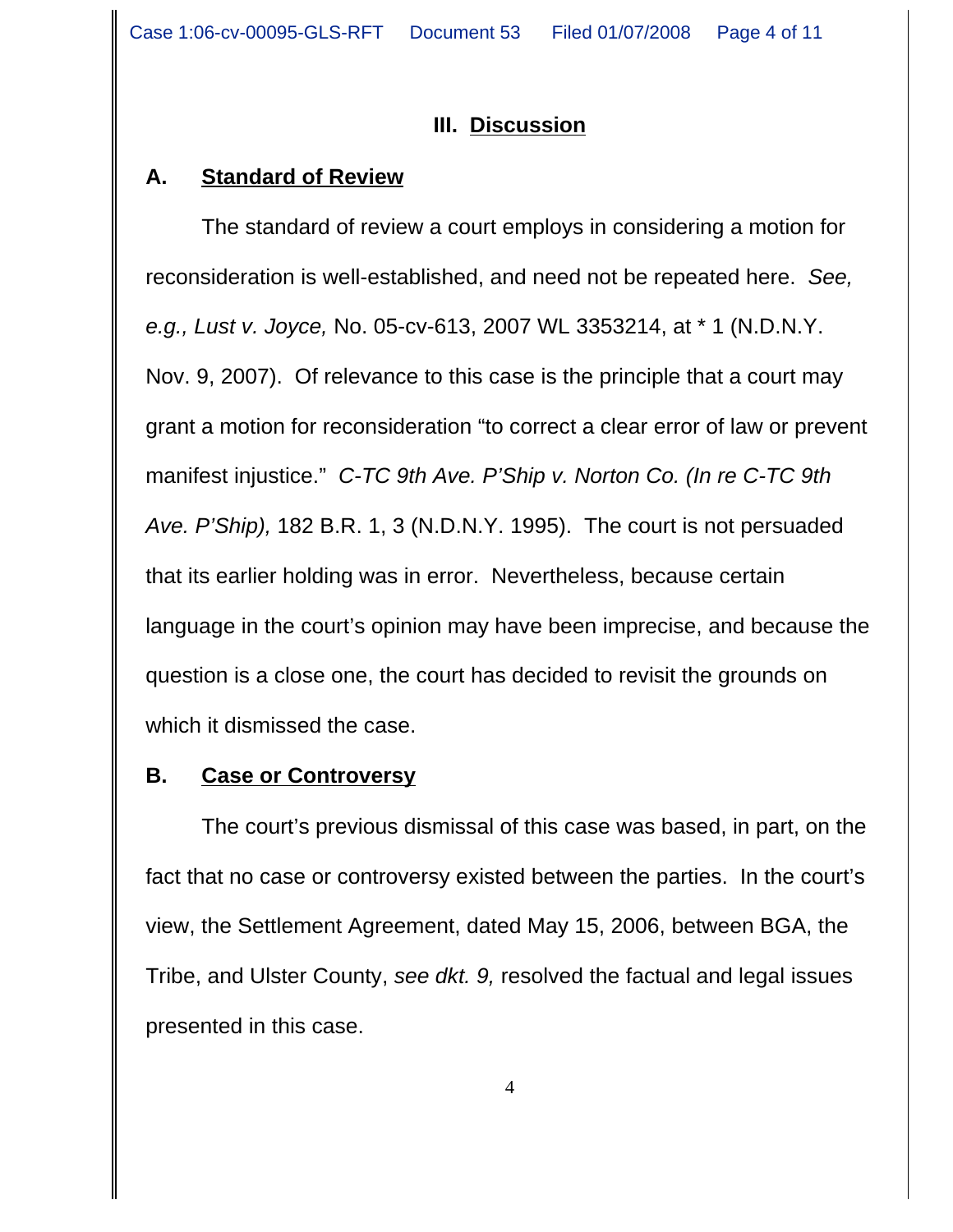In their motion for reconsideration, the plaintiffs contend that the court misconstrued the Settlement Agreement. According to the plaintiffs, the Settlement Agreement merely provided that Ulster County would stipulate to the *factual* allegations in the plaintiffs' Amended Complaint. Upon review of the Settlement Agreement, the court concedes that, by its plain language, the County agreed only "that its Answer to the Amended Complaint will not deny or contest any of the factual allegations set forth in paragraphs 7 through 46 of the Amended Complaint." *Dkt. 9.* However, leaving aside the language of the Settlement Agreement, Ulster County's conduct in this case suggests the absence of a justiciable controversy. First, Ulster County has represented to the court that it "has agreed not to take any position on the Plaintiffs' motion." *Walter Affirmation, ¶ 2; dkt. 25.* Second, Ulster County has not submitted a brief in opposition to the plaintiffs' motion for summary judgment. It is thereby difficult for the court to pinpoint the issues, if any, that are actually in dispute.

Finally, and most importantly, although Ulster County did not contest the "factual allegations" contained in paragraphs 7 through 46 of the Amended Complaint, at least one of these "facts" amounts to a legal conclusion that goes directly to the relief requested. Specifically, in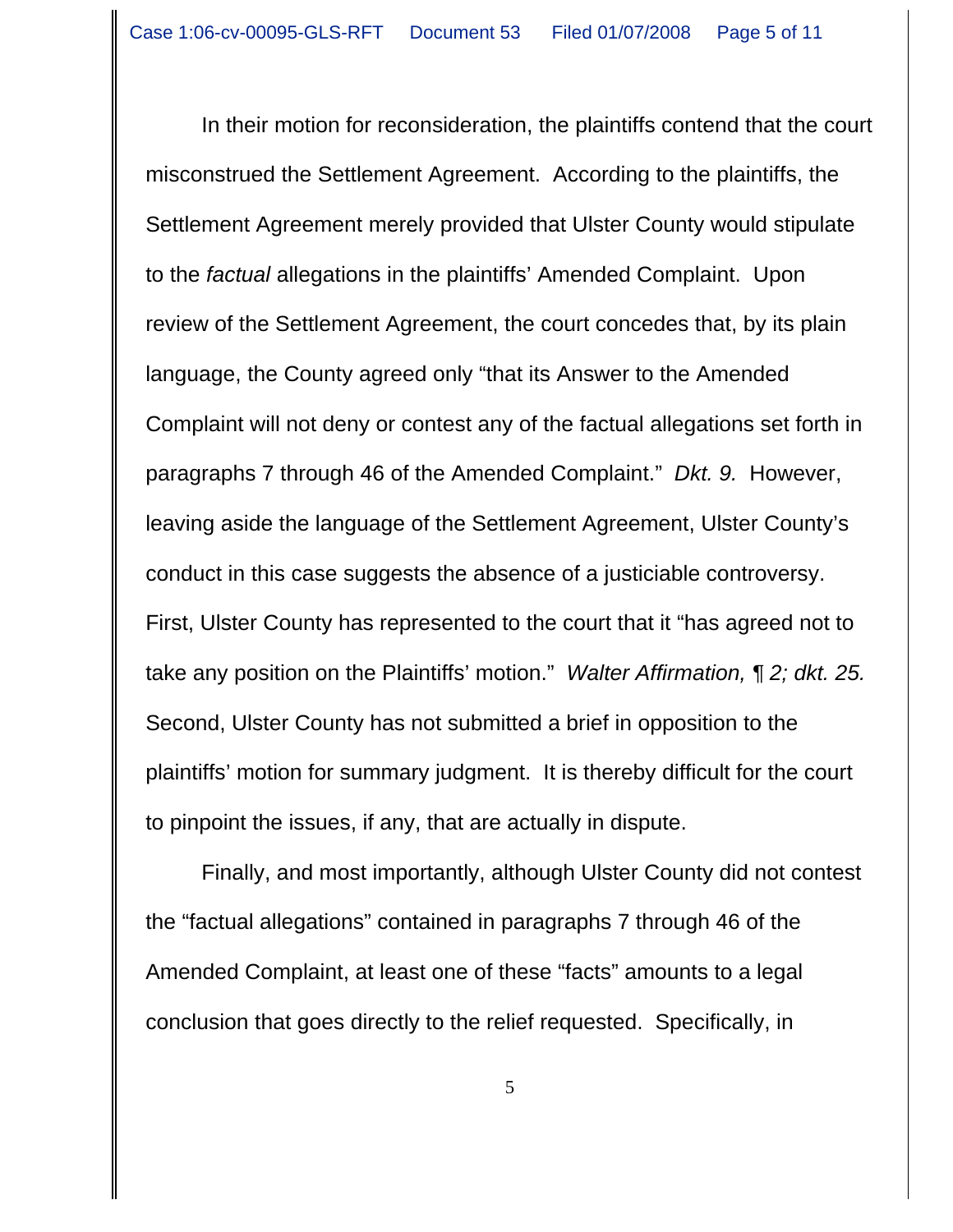paragraph 9 of the Amended Complaint, the plaintiffs allege that because of the Tribe's "special relationship with the federal government, the Tribe *is not required to seek any re-affirmation of its recognized relationship with the federal government from the Department of the Interior*." *Dkt. 4 (emphasis added)*. This statement of "fact," uncontested by Ulster County, is virtually identical to the key declaration that the plaintiffs seek from the court: namely, a declaration "that the Tribe is a sovereign Indian Nation and . . . *is not required to seek any re-affirmation of its recognized relationship with the federal government from the Department of the Interior*." *Amended Complaint, ¶ 69(a); dkt. 4 (emphasis added).* Under these circumstances, the plaintiffs cannot maintain that there is any difference of opinion between the parties concerning the legal question of sovereignty. Plaintiffs state that the Tribe has sovereign status, and defendant, in essence, agrees.

The plaintiffs correctly point out that Ulster County intends to treat the property in question as taxable, s*ee Answer, ¶ 4; dkt. 6,* and that the Tribe objects to such taxation. This suggests that, at least in one sense of the word, a "controversy" exists between the parties. However, whatever controversy may exist concerning the taxation of the Tribe's property, it is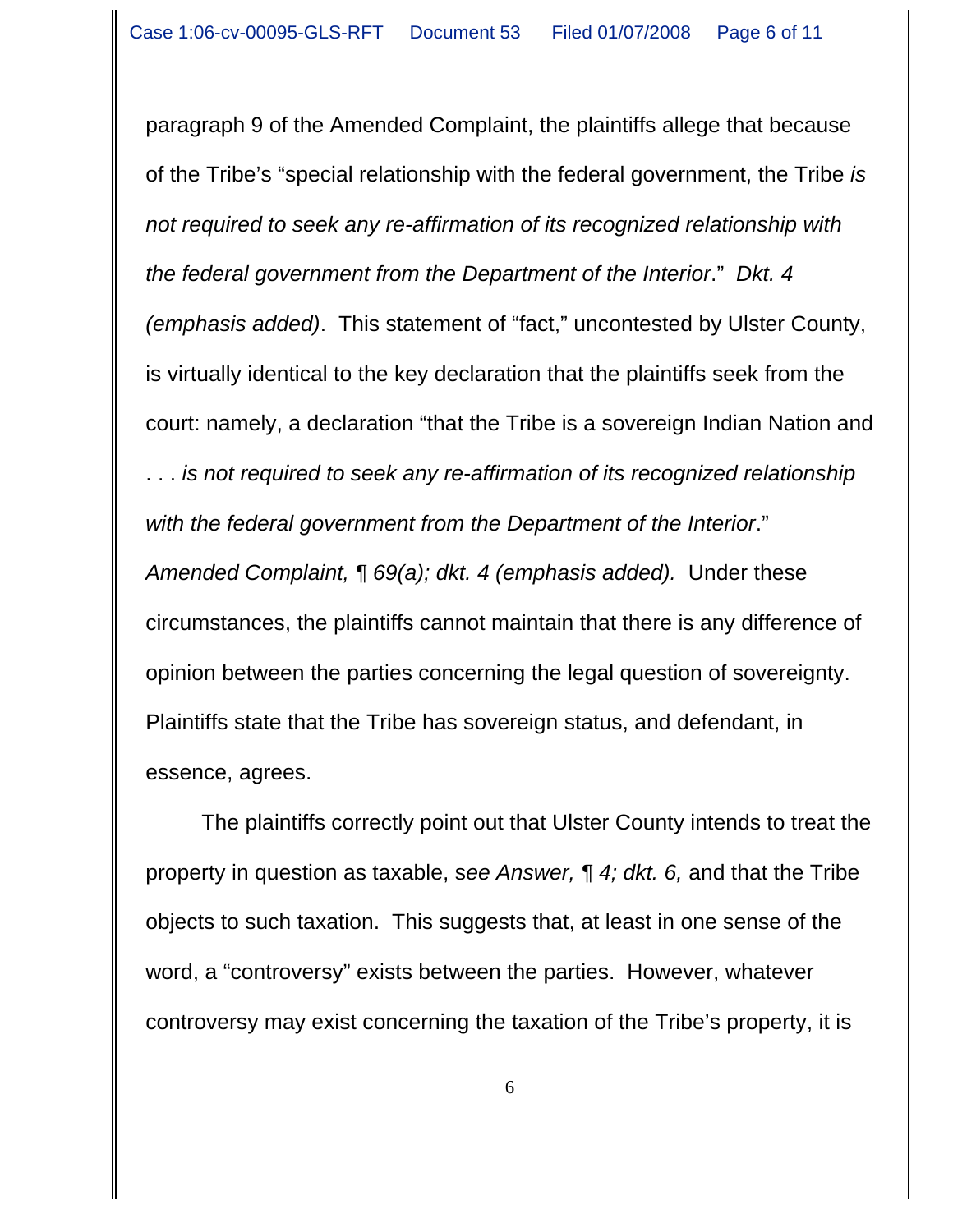not implicated in this action. As the plaintiffs themselves note, Ulster County has already "declared the Tribe to be a 'Sovereign Nation,'" and has "stipulated in a Resolution and in a written agreement with the Tribe that the Property was to have the status of 'Indian Country.'" *See Plaintiffs' Statement of Material Facts,* **[1]** 12(*iii*), 12(*iv*); dkt. 19. In spite of these concessions, however, the County still intends to treat the Tribe's property as taxable. Thus, declarations to the effect that the Tribe is a Sovereign Nation and its property is Indian Country are unlikely to have any material effect on the disagreement between the parties, because the County has already conceded as much. In sum, although a controversy may exist between the parties, such controversy is not before the court. $3$ 

## **C. Alternative Grounds for Dismissal**

In light of the court's determination that no justiciable controversy exists in this case, it is not necessary to consider alternative grounds for dismissal. Nevertheless, because the justiciability question is a close one, the court deems it prudent to do so. The court concludes that this case presents a textbook example of a case in which a court should exercise its

<sup>&</sup>lt;sup>3</sup>Importantly, the plaintiffs have not here sought an injunction prohibiting taxation, nor have they brought suit to enforce the County's purported contractual agreement not to tax the Tribe's property.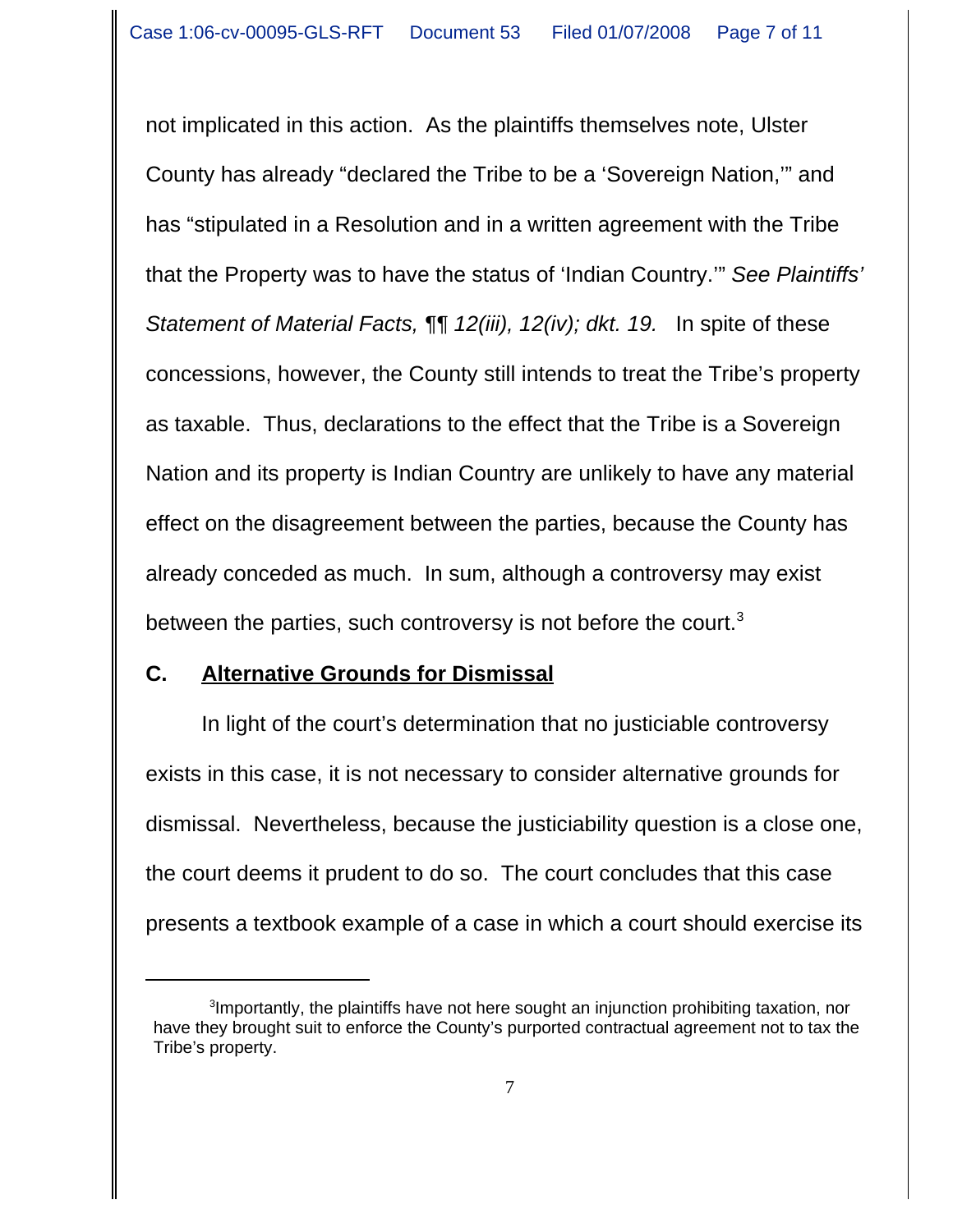discretionary power to decline jurisdiction over a declaratory judgment action. *See* 28 U.S.C. § 2201 (court "*may* declare the rights and other legal relations of any interested party seeking such declaration") (emphasis added); *Muller v. Olin Mathieson Chem. Corp.,* 404 F.2d 501, 505 (2d Cir. 1968) (noting that "even when justiciability is present the court is not required to proceed with the declaratory judgment action, for it is well settled that a trial court's decision to exercise declaratory jurisdiction is a discretionary one").

Several factors convince the court that it should decline to exercise jurisdiction in this case. First, the declaratory relief requested by the plaintiffs would have a broad impact reaching far beyond the limits of this case. *See Pub. Serv. Comm'n of Utah v. Wycoff Co.,* 344 U.S. 237, 243 (1952) ("A maximum of caution is necessary in the type of litigation that we have here, where a ruling is sought that would reach far beyond the particular case."). A declaration that the Tribe is a sovereign Indian Nation and that the property in question is Indian Country would have repercussions on the Tribe's relationships not only with the defendant, Ulster County, but with federal and New York state entities as well. The court is loath to grant the broad relief requested by the plaintiffs when the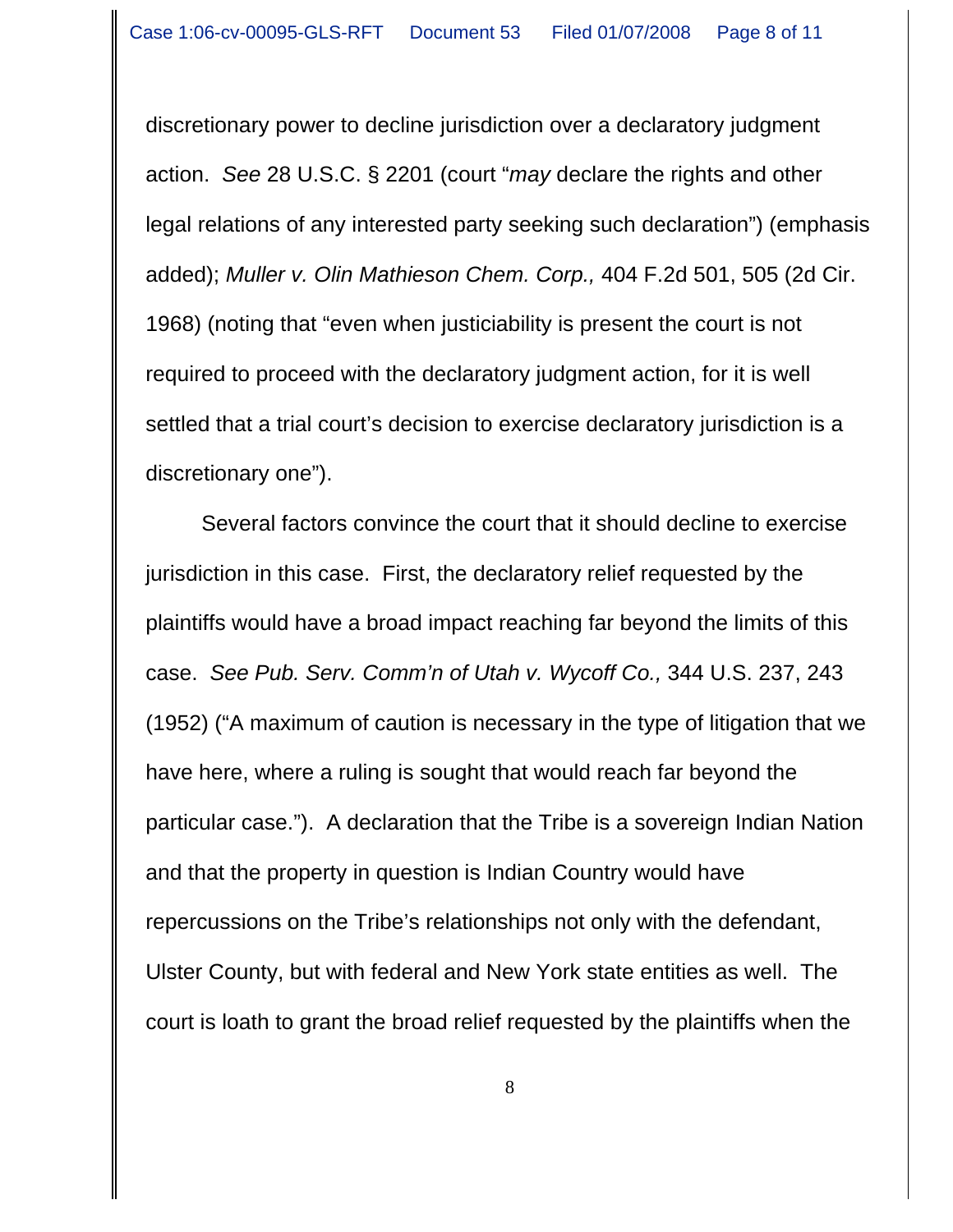defendant has not vigorously contested the plaintiffs' entitlement to such relief.

As a second, and related, point, the court is particularly reluctant to resolve a difficult issue with potentially wide-ranging consequences where such resolution is not absolutely necessary. *See El Dia, Inc. v. Hernandez Colon,* 963 F.2d 488, 494 (1st Cir. 1992) ("Especially when matters of great public moment are involved, declaratory judgments should not be pronounced 'unless the need is clear, not remote or speculative.'") (citation omitted). Here, it appears that the dispute between the parties may be subject to resolution by reference to the taxation provisions contained in the Agreement and Mutual Release, dated January 5, 2001, between the County and the Tribe. See Exh. C to the Roberts Aff.; dkt. 19.<sup>4</sup> Moreover, as discussed above, the court is not persuaded that the declarations requested by the plaintiffs would necessarily resolve the dispute between the Tribe and Ulster County. It appears that Ulster County does not dispute that the Tribe is a sovereign entity; nevertheless, the County still

<sup>&</sup>lt;sup>4</sup>The Agreement and Mutual Release is not at issue before the court, and thus the court will not endeavor to construe it. It suffices to note that the Agreement and Mutual Release (in conjunction with the Resolution incorporated therein) arguably contains a covenant on the part of Ulster County to treat the Tribe's property as tax exempt. *See Exhs. B and C to the Roberts Aff.; dkt. 19.*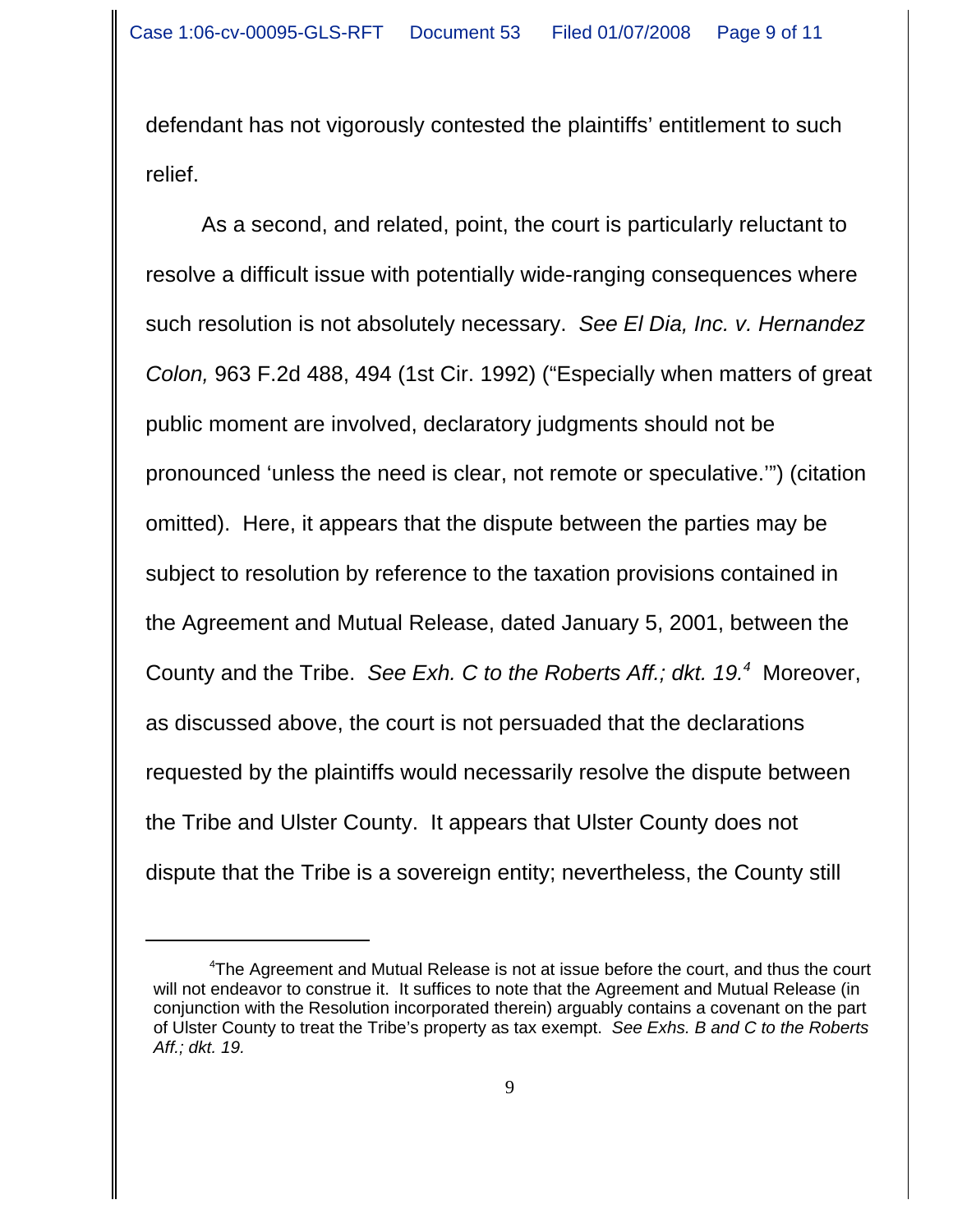insists on treating the Tribe's property as taxable.

Furthermore, the court rejects the view that a "substantial and immediate controversy" exists which requires the court to resolve the status of the relationship between the Tribe and Ulster County. *See Pls.' Resp. to Amicus Curiae Br. of the United States, ¶ 3; dkt. 29.* Contrary to the plaintiffs' contention, it is not the case that "if the Court declines to make the determination of whether the Tribe is an Indian tribe for purposes of the federal Nonintercourse Act, 25 U.S.C. § 177, the Tribe will be unable to save its Property from foreclosure by the defendant, Ulster County." *Id.* There is no indication that the County has initiated foreclosure proceedings. At such time as the County does initiate such proceedings, the Tribe will remain free to assert its sovereignty as a defense to foreclosure.<sup>5</sup>

In summary, for the foregoing reasons, even if this case presented a justiciable case or controversy, the court would choose not to exercise jurisdiction over this declaratory judgment action.

<sup>&</sup>lt;sup>5</sup>It appears that the Tribe raised just such an argument in a previous foreclosure proceeding. *See Pls.' Resp. to Amicus Curiae Br. of the United States,* 16; dkt. 29. The County Court rejected the argument on the grounds that the Tribe is not recognized by the Bureau of Indian Affairs. *Id.* As such, the present suit smacks of a collateral attack on a state court judgment. The parties have not briefed this issue, however, and it is unnecessary for the court to address it in light of its dismissal of the case.